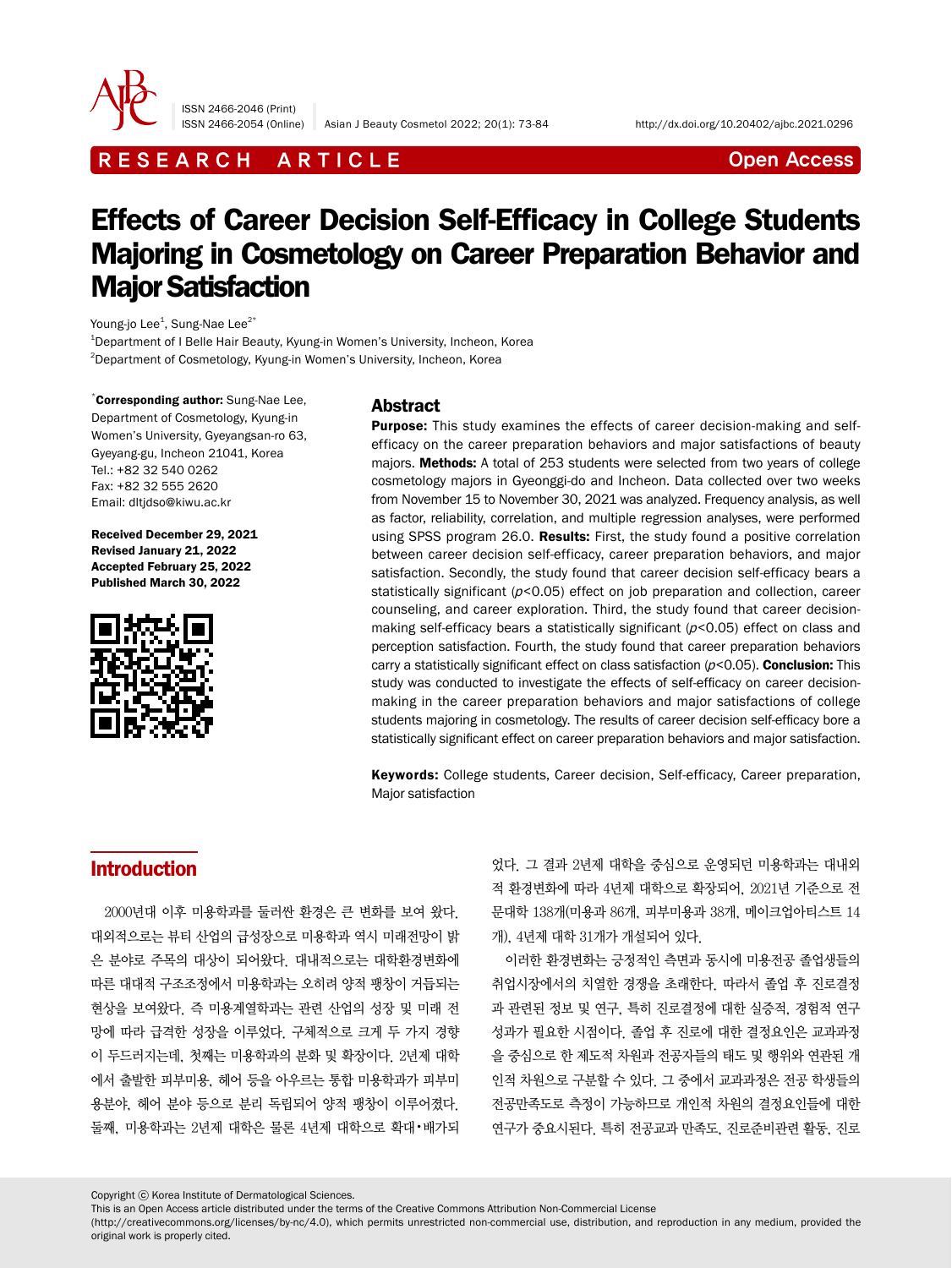결정에 대한 자신의 동기 행동과 관련된 판단 및 신념이 중요한 요소 로 인식된다(Moon & Lee, 2010).

Jeong & Park (2009)의 연구에서는 전공만족도와 진로결정이 밀 접한 연관성을 갖고 있음을 보여준 바 있다. 그리고 진로결정 자기 효능감이 개개인의 진로를 탐색하거나 준비하는 활동 및 진로•직 업을 선택하는데 핵심적인 역할을 한다는 사실이 선행연구를 통해 서 입증되었다(Esters & Retallick, 2013; Kim & Kim, 2012; Jin, 2015). 이 두 가지 요인 외에 학생들의 취업준비를 위한 정보수집, 취업상담 및 체험 그리고 진로탐색 등 진로준비행동이 진로결정에 중요한 요인으로 작용하는 것으로 인식된다(Yoo, 2018; Lee & Cha, 2015; Chung, 2014).

이상과 같은 배경으로 본 연구에서는 미용전공 대학생들의 진로결 정 자기 효능감이 진로준비행동 및 전공만족에 미치는 영향에 대해 분석하기로 한다. 구체적으로 미용전공 대학생들을 대상으로 실증적 연구방법을 통해 진로결정 자기효능감, 진로준비행동 및 전공만족의 상호 상관관계를 파악하려는 것을 목적으로 한다.

본 연구는 미용전공학생들의 진로 및 취업에 중요하게 인식되는 진로결정 자기 효능감에 대한 이해를 제고하는 한편, 이것이 진로준 비행동과 전공만족에 미치는 관련성을 평가해 볼 수 있다. 나아가 미 용전공 대학생들의 진로 및 취업에 대한 자기주도성을 이해하는 이 론적 기반을 구축하는데 기여할 수 있다.

아울러 실무적 차원에서는 진로결정 자기 효능감을 제고하기 위한 교과과정을 정립하는 한편, 방과 후 활동, 취업상담 등 교과과정 외 취업 진로 프로그램을 마련하는데 기여할 수 있다. 동시에 학생들의 취업지도 시 학생 개개인에 적합한 진로지도 방안을 모색하는데 시 사점을 제시할 수 있을 것으로 기대된다.

## 대상으로 253명을 선정하여 실험에 사용하였다. 자료 수집은 2021 년 11월 15일부터 11월 30일까지 2주 동안 진행하여 분석 자료로 활용하였다. 질문지는 5개의 범주로 나누어 조사대상자의 일반적 특 성 3문항, 진로결정 자기 효능감은(Yoo, 2018)의 선행 연구 미래해 결, 자기평가의 하위 요인 8문항으로 구성하였고, 진로 준비행동은 (Kim & Kim, 1997)의 선행연구와 (Na & Moon, 2012)의 진로준비 행동검사를 대학생에 맞게 수정하여 취업준비, 정보수집, 진로상담, 직업체험, 진로탐색의 하위요인 18문항으로 구성하여 사용하였다. 전공만족은 Yoo (2019)의 선행연구 수업만족, 인식만족 14문항으로 총 43개의 측정문항으로 선행연구를 바탕으로 구성하였다.

#### 2. 자료처리 및 분석방법

수집된 자료는 SPSS프로그램 26.0을 이용하여 처리하였다. 인구 통계학적인 특성을 알아보기 위해 빈도분석을 실시하였고, 측정도구 의 타당도와 신뢰도 검증을 위해 요인분석과 신뢰도분석을 실시하였 다. 진로결정 자기 효능감이 진로준비행동 및 전공만족의 상관성을 알아보기 위해 상관관계분석 및 다중회귀분석(multi-regression)을 실시하였고, 통계적 유의수준은 p<0.05로 설정하였다

#### **Results**

#### 1. 연구대상자의 일반적 특성

본 연구는 미용전공 2년제 대학생 253명을 대상으로 조사하였다. 남학생 13명(5.1%), 여학생 240명(94.9%)이고, 학년은 1학년 138명 (54.5%), 2학년 115명(45.5%) 이다. 전공은 헤어 전공 121명(47.8%), 피부전공 132명(52.2 %)로 조사 대상의 일반적 특성은 Table 1와 같다.

#### 2. 측정도구의 타당도 및 신뢰도

1) 진로결정 자기효능감 타당도와 신뢰도

진로결정 자기 효능감의 타당도와 신뢰도 검정은 Table 2와 같다.

|             | Table 1. Demographic characteristics |           |            |  |  |  |  |
|-------------|--------------------------------------|-----------|------------|--|--|--|--|
|             | Category                             | Frequency | Percentage |  |  |  |  |
|             | Male                                 | 13        | 5.1        |  |  |  |  |
| Gender      | Female                               | 240       | 94.9       |  |  |  |  |
|             | Total                                | 253       | 100.0      |  |  |  |  |
|             | First year                           | 138       | 54.5       |  |  |  |  |
| School year | Second year                          | 115       | 45.5       |  |  |  |  |
|             | Total                                | 253       | 100.0      |  |  |  |  |
|             | Hair major                           | 121       | 47.8       |  |  |  |  |
| Major       | Skin major                           | 132       | 52.2       |  |  |  |  |
|             | Total                                | 253       | 100.0      |  |  |  |  |

## **Methods**

- 1. 연구대상 및 자료수집
	- 본 연구의 조사대상자는 경기, 인천지역 2년제 미용전공 대학생을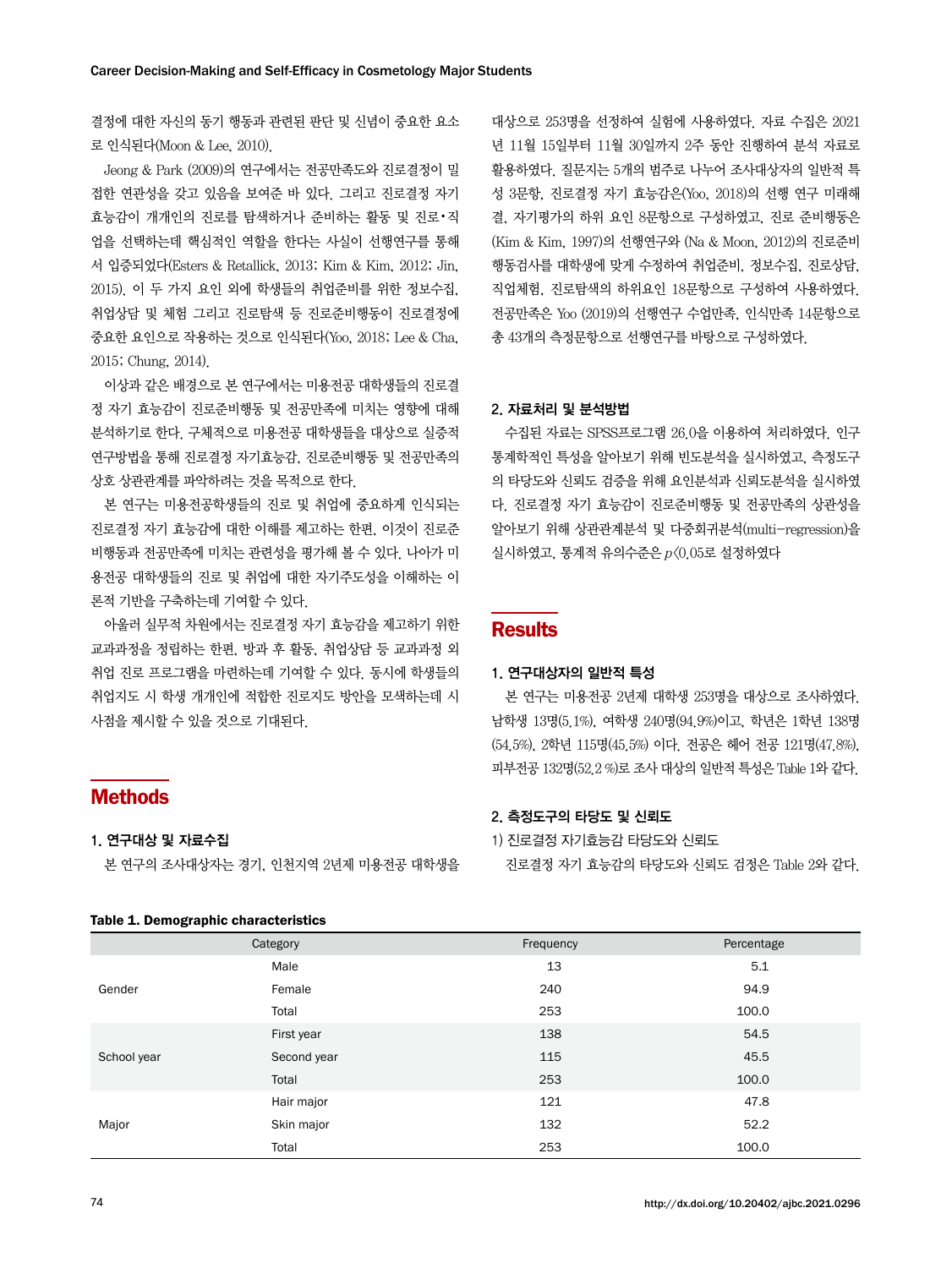|                           | Factor     |              | Component |             |
|---------------------------|------------|--------------|-----------|-------------|
|                           |            | $\mathbf{1}$ | 2         | Communality |
|                           | Question11 | 0.823        | 0.083     | 0.684       |
| <b>Future Resolution</b>  | Question13 | 0.811        | 0.149     | 0.680       |
|                           | Question12 | 0.761        | 0.229     | 0.631       |
|                           | Question7  | 0.599        | 0.235     | 0.414       |
|                           | Question6  | 0.169        | 0.763     | 0.610       |
|                           | Question3  | 0.008        | 0.704     | 0.496       |
| self-assessment           | Question5  | 0.293        | 0.693     | 0.567       |
|                           | Question4  | 0.253        | 0.613     | 0.440       |
| Eigenvalue                |            | 3.276        | 1.246     |             |
| Variance (%)              |            | 40.951       | 15.577    |             |
| Cumulative (%)            |            | 40.951       | 56.528    |             |
| Cronbach's $\alpha$       |            | 0.775        | 0.688     |             |
| Total Cronbach's $\alpha$ |            |              | 0.799     |             |

#### Table 2. Career decision self-efficacy

KM0=0.822; χ<sup>2</sup>=510.501; *p*<0.001.

#### Table 3. Career preparation behavior

|              |                           |             |                |              | Component      |          |             |
|--------------|---------------------------|-------------|----------------|--------------|----------------|----------|-------------|
|              | Factor                    | $\mathbf 1$ | $\overline{2}$ | $\mathsf{3}$ | $\overline{4}$ | 5        | Communality |
|              | Question7                 | 0.764       | 0.172          | $-0.055$     | 0.051          | 0.134    | 0.637       |
| JP           | Question5                 | 0.725       | 0.181          | 0.188        | 0.192          | 0.065    | 0.636       |
|              | Question6                 | 0.711       | 0.266          | 0.071        | 0.092          | 0.233    | 0.644       |
|              | Question4                 | 0.680       | $-0.137$       | 0.307        | 0.203          | 0.189    | 0.652       |
|              | Question8                 | 0.250       | 0.778          | 0.215        | 0.055          | $-0.090$ | 0.726       |
|              | Question9                 | 0.168       | 0.723          | 0.311        | 0.080          | 0.154    | 0.677       |
| <b>CI</b>    | Question17                | 0.102       | 0.646          | 0.055        | 0.283          | 0.318    | 0.612       |
|              | Question18                | 0.008       | 0.531          | 0.092        | 0.304          | 0.453    | 0.588       |
|              | Question3                 | 0.184       | 0.038          | 0.797        | $-0.050$       | 0.154    | 0.697       |
| cc           | Question2                 | 0.076       | 0.191          | 0.786        | 0.033          | 0.117    | 0.675       |
|              | Question1                 | 0.050       | 0.356          | 0.658        | 0.047          | $-0.115$ | 0.577       |
|              | Question15                | 0.140       | 0.115          | $-0.096$     | 0.786          | $-0.013$ | 0.660       |
| JE.          | Question14                | 0.089       | 0.031          | 0.111        | 0.737          | 0.309    | 0.659       |
|              | Question16                | 0.147       | 0.158          | 0.028        | 0.724          | 0.063    | 0.575       |
|              | Question12                | 0.332       | $-0.173$       | $-0.062$     | 0.207          | 0.665    | 0.629       |
| <b>CE</b>    | Question11                | 0.178       | 0.378          | 0.174        | $-0.179$       | 0.607    | 0.650       |
|              | Question13                | 0.078       | 0.120          | 0.034        | 0.244          | 0.581    | 0.419       |
|              | Question10                | 0.367       | 0.272          | 0.257        | $-0.024$       | 0.506    | 0.531       |
| Eigenvalue   |                           | 5.426       | 2.044          | 1.534        | 1.161          | 1.035    |             |
| Variance (%) |                           | 30.146      | 11.358         | 8.521        | 6.450          | 5.750    |             |
|              | Cumulative (%)            | 30.146      | 41.504         | 50.025       | 56.475         | 62.225   |             |
|              | Cronbach's $\alpha$       | 0.782       | 0.785          | 0.713        | 0.711          | 0.632    |             |
|              | Total Cronbach's $\alpha$ |             |                |              | 0.834          |          |             |

KM0=0.841;  $\chi^2$ =1495.801;  $p$ <0.001.

JP, job preparation; CI, collect information; CC, career counseling; JE, job experience, CE, career exploration.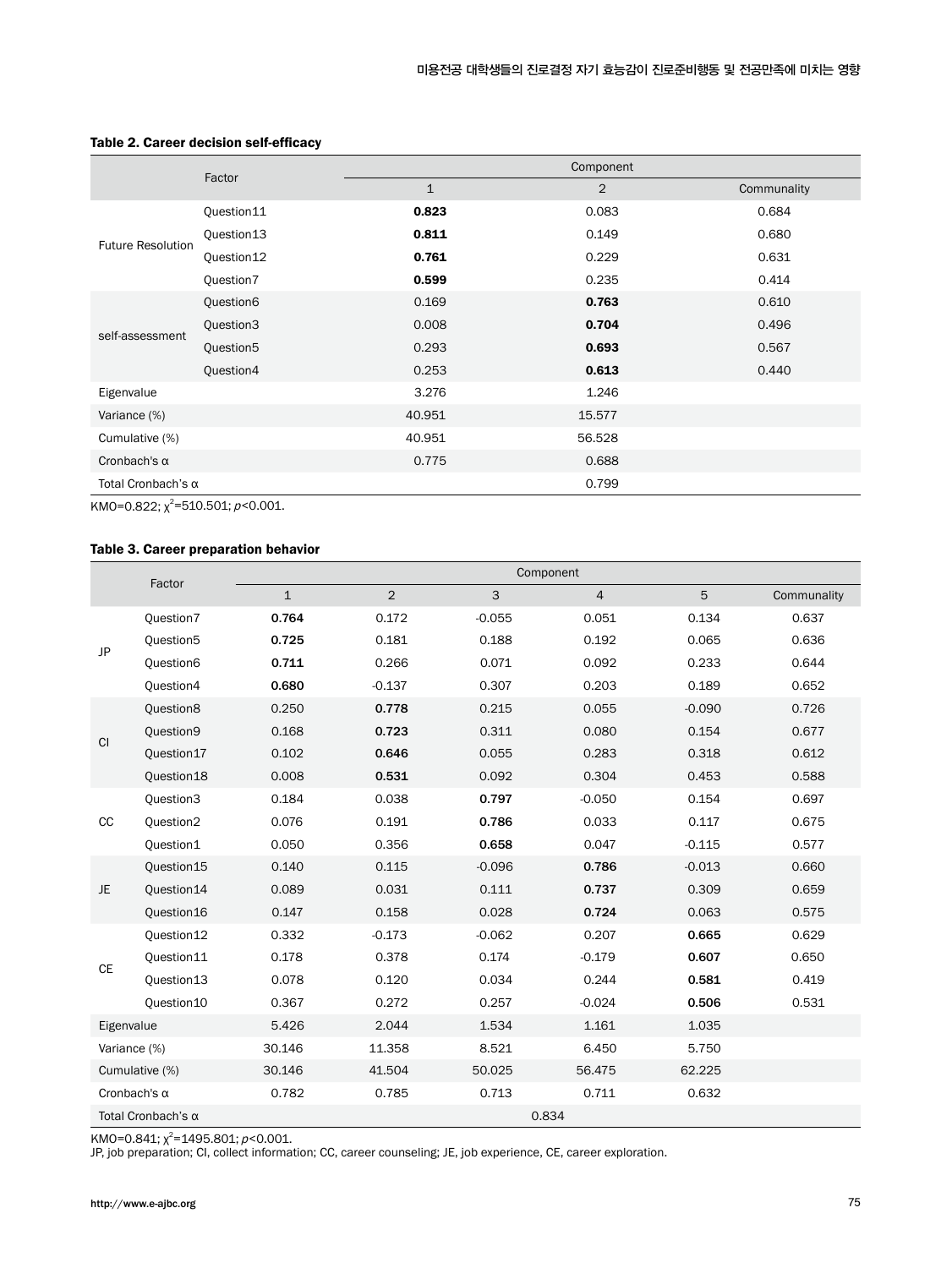전체 13 문항 중 1. 2. 8, 9, 10번 문항은 요인 적재치 0.05를 충족하 지 못하여 제거한 후 8문항을 적용하였다. KMO 지수는 0.822로 표 본의 적합성이 확인되었으며, Bartlett 구성형 검증치는 χ²=510.501, <sup>p</sup><0.001로 변수 간의 상관이 선형적 관계임이 확인되었고 전체 변량 (total variance)은 56.528%의 설명력을 보였다.

진로결정 자기효능감 요인분석에 적합함이 확인된 2개의 요인은 미래해결, 자기평가로 하위요인의 신뢰도(Cronbach's α) 값은 미래 해결 0.775, 자기평가 0.688로 나타났으며 전체 신뢰도 값은 0.799 으로 나타나 통계적 수용 가능한 내적일치도를 보였다.

#### 2) 진로준비행동 타당도와 신뢰도

진로준비행동의 타당도 와 신뢰도검증은 Table 3와 같다. KMO 지 수는 0.841로 표본의 적합성이 확인되었으며, Bartlett 구성형 검증 치는  $\chi^2$ =1495.801,  $p\langle 0.001$ 로 변수 간의 상관이 선형적 관계임이 확 인되었고 전체 변량(total variance)은 62.225%의 설명력을 보였다.

진로준비행동 요인분석에 적합함이 확인된 5개의 요인의 하위요 인의 신뢰도(Cronbach's α) 값은 취업준비 0.782, 정보수집 0.785, 진로상담 0.713, 직업체험 0.711, 진로탐색 0.632로 나타났으며 전 체 신뢰도 값은 0 .834으로 나타나 통계적 수용 가능한 내적 일치도를 보 였다.

#### Table 4. Major satisfaction

#### 3) 전공만족 타당도와 신뢰도

전공만족의 타당도 및 신뢰도 검증 Table 4와 같다. KMO 지수 는 0.907로 표본의 적합성이 확인되었으며, Bartlett 구성형 검증치 는  $\chi$ =2088.865,  $p\langle 0.001$ 로 변수 간의 상관이 선형적 관계임이 확 인되었고 전체 변량(total variance)은 61.247%의 설명력을 보였다. 전공만족 요인분석에 적합함이 확인된 2개의 요인은 수업만족, 인식 만족의 하위요인의 신뢰도(Cronbach's α) 값은 수업만족 0.927, 인 식만족 0.794로 나타났으며 전체 신뢰도 값은 0.923으로 나타나 통 계적 수용 가능한 내적일치도를 보였다.

#### 3. 진로결정 자기효능감, 진로준비행동, 전공만족 간의 상관관계

Table 5은 진로결정 자기효능감, 진로준비행동, 전공만족 간 의 상관관계를 분석한 결과이다. 분석 결과를 살펴보면 미래해결 은 자기평가(r=0.454), 취업준비(r=0.328), 정보수집(r=0.511), 진로상담(r=0.300), 직업체험(r=0.166), 진로탐색(r=0.281), 수 업만족(r=0.421), 인식만족(r=0.404)과 통계적으로 유의하게 정 적(+)상관관계를 보였으며, 자기평가는 취업준비(r=0.088), 정 보수집(r=0.380), 진로상담(r=0.267), 직업체험(r=0.145), 진로 탐색(r=0.144), 수업만족(r=0.381), 인식만족(r=0.356)과 나타 났으며, 취업준비는 유의하지 않게 나타났고, 나머지 하위요인에 서 통계적으로 유의한 정적(+) 상관관계를 보였다. 취업준비는 정

|                     | Factor                |              | Component      |             |  |  |  |
|---------------------|-----------------------|--------------|----------------|-------------|--|--|--|
|                     |                       | $\mathbf{1}$ | $\overline{2}$ | Communality |  |  |  |
|                     | Question14            | 0.807        | 0.128          | 0.667       |  |  |  |
|                     | Question9             | 0.775        | 0.308          | 0.696       |  |  |  |
|                     | Question 10           | 0.774        | 0.241          | 0.658       |  |  |  |
|                     | Question13            | 0.752        | 0.138          | 0.585       |  |  |  |
| CS                  | Question11            | 0.743        | 0.206          | 0.595       |  |  |  |
|                     | Question12            | 0.742        | 0.274          | 0.626       |  |  |  |
|                     | Question7             | 0.721        | 0.381          | 0.664       |  |  |  |
|                     | Question8             | 0.712        | 0.384          | 0.655       |  |  |  |
|                     | Question6             | 0.693        | 0.360          | 0.610       |  |  |  |
|                     | Question2             | 0.110        | 0.850          | 0.735       |  |  |  |
|                     | Question1             | 0.166        | 0.752          | 0.593       |  |  |  |
| <b>RS</b>           | Question3             | 0.282        | 0.676          | 0.537       |  |  |  |
|                     | Question4             | 0.302        | 0.581          | 0.429       |  |  |  |
|                     | Question <sub>5</sub> | 0.447        | 0.571          | 0.526       |  |  |  |
| Eigenvalue          |                       | 7.153        | 1.421          |             |  |  |  |
| Variance (%)        |                       | 51.094       | 10.153         |             |  |  |  |
| Cumulative (%)      |                       | 51.094       | 10.153         |             |  |  |  |
| Cronbach's $\alpha$ |                       | 0.927        | 0.794          |             |  |  |  |
| Total Cronbach's α  |                       |              | 0.923          |             |  |  |  |

KMO=0.907;  $\chi^2$ =2088.865;  $p$ <0.001; CS, class satisfaction; RS, recognition satisfaction.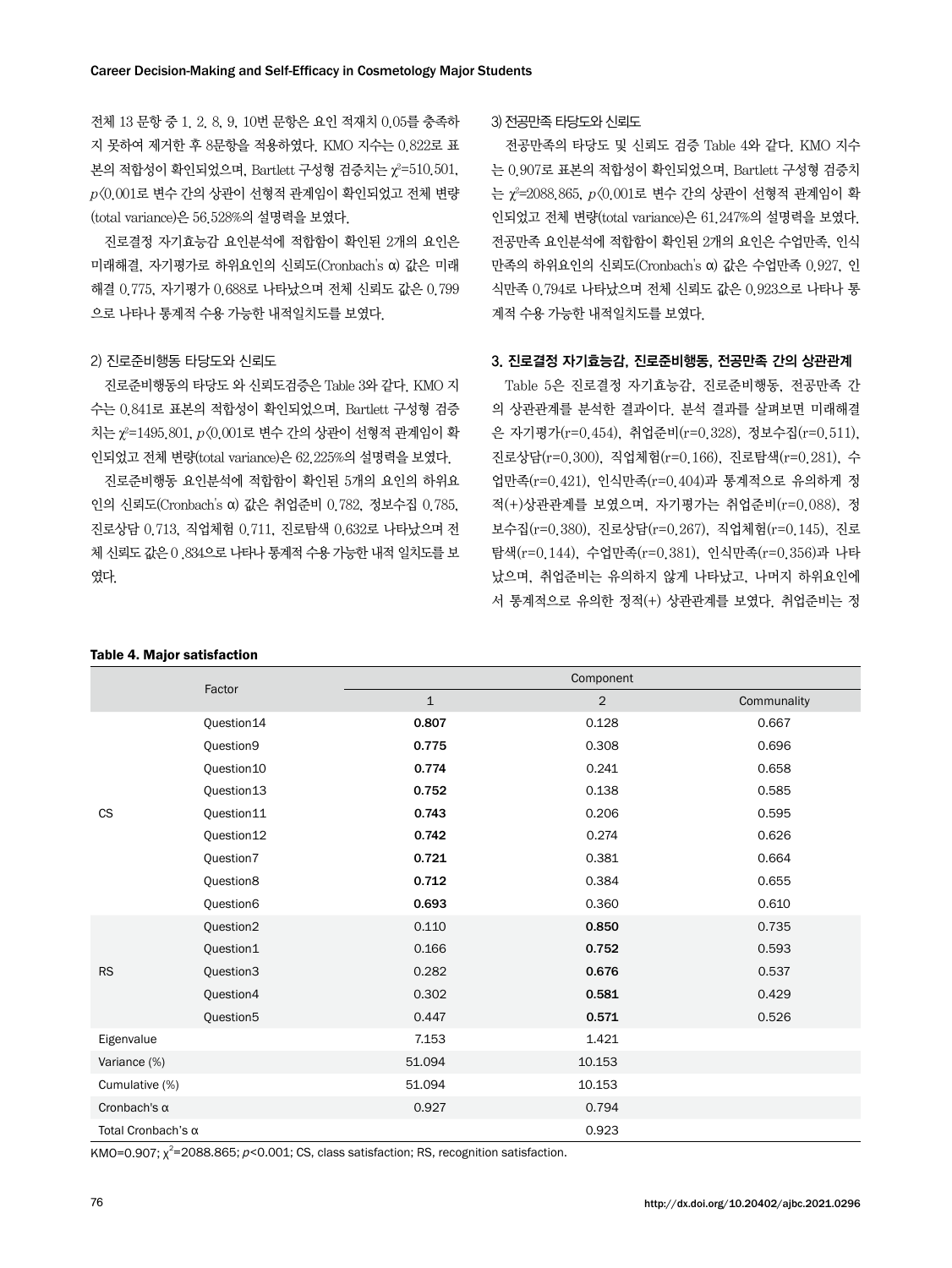보수집(r=0.424), 진로상담(r=0.329), 직업체험(r=0.342), 진로 탐색(r=0.541), 수업만족(r=0.0253), 인식만족(r=0.248)과 통 계적으로 유의하게 정적(+) 상관관계를 보였다. 정보수집은 진 로상담(r=0.439), 직업체험(r=0.358), 진로탐색(r=0.485), 수업 만족(r=0.246), 인식만족(r=0.298)과 통계적으로 유의하게 정적 (+) 상관관계를 보였다. 진로상담은 직업체험(r=0.083), 진로탐색 (r=0.303), 수업만족(r=0.237), 인식만족(r=0.218)으로 나타나 통 계적으로 유의하게 정적(+) 상관관계를 보였지만, 이중 직업체험은 유의하지 않은 결과가 도출되었다. 직업체험은 진로탐색 (r=0.315), 수업만족(r=0.059), 인식만족(r=0.168)로 나타나 진로탐색, 인식만 족은 통계적으로 유의하게 정적(+) 상관관계를 보였고, 수업만족은 유의하지 않은 결과가 도출되었다. 진로 탐색은 수업만족(r=0.108), 인식만족(r=0.184)로 나타나 수업만족은 통계적으로 유의한 정적 (+) 상관관계를 보였고, 인식만족은 유의하지 않은 결과가 도출되었 다. 수업만족은 인식만족(r=0.634)과 통계적으로 유의하게 정적(+) 상관관계를 보였다.

## 4. 진로결정 자기효능감, 진로준비행동, 전공만족 간에 미치는 영 향분석

#### 1) 진로결정 자기 효능감이 진로 준비행동에 미치는 영향

진로결정 자기 효능감이 진로준비행동의 하위요인 취업준비에 미 치는 영향 알아보기 위해 다중회귀분석(multi-regression) 결과이 다. 결과를 살펴보면 Durbin-Watson 값은 1.976로 2에 가까워 변 수들 간의 자기 상관의 문제가 없이 독립적으로 나타났으며, VIF 값 은 1.260로 나타나 다중 공선성의 문제가 없는 것으로 나타났다. 진 로결정 자기 효능감이 취업준비에 미치는 영향을 분석한 결과 독립 변수와 종속변수 간의 상관계수(R)은 0.355이였으며 결정계수(R²)가 0.112로 나타나 독립 변인이 종속 변인에 미치는 설명력은 11.2% 로 나타났다. 또한 회귀모형의 적합도 분산분석 결과 F=15.757,  $p(0.001 \leftarrow 0.001$  수준에서 통계적 유의하게 나타나 회귀식이 적합함을 보여 주고, 미래해결(β=0.362, t=5.417, p<0.001)은 통계적으로 유의하 게 영향을 미치고 있는 것으로 Table 6과 같이 나타났다.

| Table 5. Correlation between career decision self-efficacy, career preparation behavior, and major satisfaction |  |  |  |  |  |  |  |  |
|-----------------------------------------------------------------------------------------------------------------|--|--|--|--|--|--|--|--|
|-----------------------------------------------------------------------------------------------------------------|--|--|--|--|--|--|--|--|

|           | <b>FR</b>    | <b>SA</b>    | JP           | CI           | cc           | JE           | <b>CE</b>    | <b>CS</b>    | <b>RS</b> |
|-----------|--------------|--------------|--------------|--------------|--------------|--------------|--------------|--------------|-----------|
| <b>FR</b> | $\mathbf{1}$ |              |              |              |              |              |              |              |           |
| <b>SA</b> | $0.454***$   | $\mathbf{1}$ |              |              |              |              |              |              |           |
| JP        | $0.328**$    | 0.088        | $\mathbf{1}$ |              |              |              |              |              |           |
| <b>CI</b> | $0.511***$   | $0.380**$    | $0.424***$   | $\mathbf{1}$ |              |              |              |              |           |
| JC        | $0.300***$   | $0.267***$   | $0.329***$   | $0.439**$    | $\mathbf{1}$ |              |              |              |           |
| JE.       | $0.166$ **   | $0.145*$     | $0.342***$   | $0.358**$    | 0.083        | $\mathbf{1}$ |              |              |           |
| <b>CE</b> | $0.281$ **   | $0.144*$     | $0.541***$   | $0.485$ **   | $0.303**$    | $0.315$ **   | $\mathbf{1}$ |              |           |
| <b>CS</b> | $0.421***$   | $0.381***$   | $0.253***$   | $0.246$ **   | $0.237***$   | 0.059        | 0.108        | $\mathbf{1}$ |           |
| <b>RS</b> | $0.404***$   | $0.356***$   | $0.248***$   | $0.298***$   | $0.218***$   | $0.168$ **   | $0.184***$   | $0.634**$    | 1         |

 $p$ <0.05;  $p$ <0.01.

FR, future resolution; SA, self-assessment; JP, job preparation; CI, collect information; CC, career counseling; JE, job experience; CE, career exploration; CS, class satisfaction; RS, recognition satisfaction.

|  | Table 6. Effect of career decision self-efficacy on employment information |  |  |  |
|--|----------------------------------------------------------------------------|--|--|--|
|--|----------------------------------------------------------------------------|--|--|--|

| Dependent<br>variable | Independence<br>variable | B        | <b>SE</b> |          |          |       |       | <b>VIF</b> |
|-----------------------|--------------------------|----------|-----------|----------|----------|-------|-------|------------|
|                       | (Constant)               | 1.619    | 0.319     |          | 5.074    | 0.000 |       |            |
| JP                    | <b>FR</b>                | 0.405    | 0.075     | 0.362    | 5.417    | 0.000 | 0.794 | 1.260      |
|                       | <b>SA</b>                | $-0.102$ | 0.089     | $-0.077$ | $-1.146$ | 0.253 | 0.794 | 1.260      |

R=0.355; adj R<sup>2</sup>=0.112; *F*=15.757; *p<*0.001; D-W=1.976; JP, job preparation; FR, future resolution; SA, self-assessment.

| Table 7. Effects of career decision self-efficacy on information gathering |  |  |  |
|----------------------------------------------------------------------------|--|--|--|
|----------------------------------------------------------------------------|--|--|--|

| Dependent<br>variable | Independence<br>variable | B     | <b>SE</b> |       |       |       |       | <b>VIF</b> |
|-----------------------|--------------------------|-------|-----------|-------|-------|-------|-------|------------|
|                       | (Constant)               | 1.024 | 0.274     |       | 3.742 | 0.000 |       |            |
| <b>CI</b>             | FR                       | 0.457 | 0.064     | 0.426 | 7.123 | 0.000 | 0.794 | 1.260      |
|                       | <b>SA</b>                | 0.238 | 0.077     | 0.186 | 3.112 | 0.002 | 0.794 | 1.260      |

R=0.537; adj R<sup>2</sup>=0.289; *F*=50.722; *p<*0.001; D-W=2.108; CI, collect information; FR, future resolution; SA, self-assessment.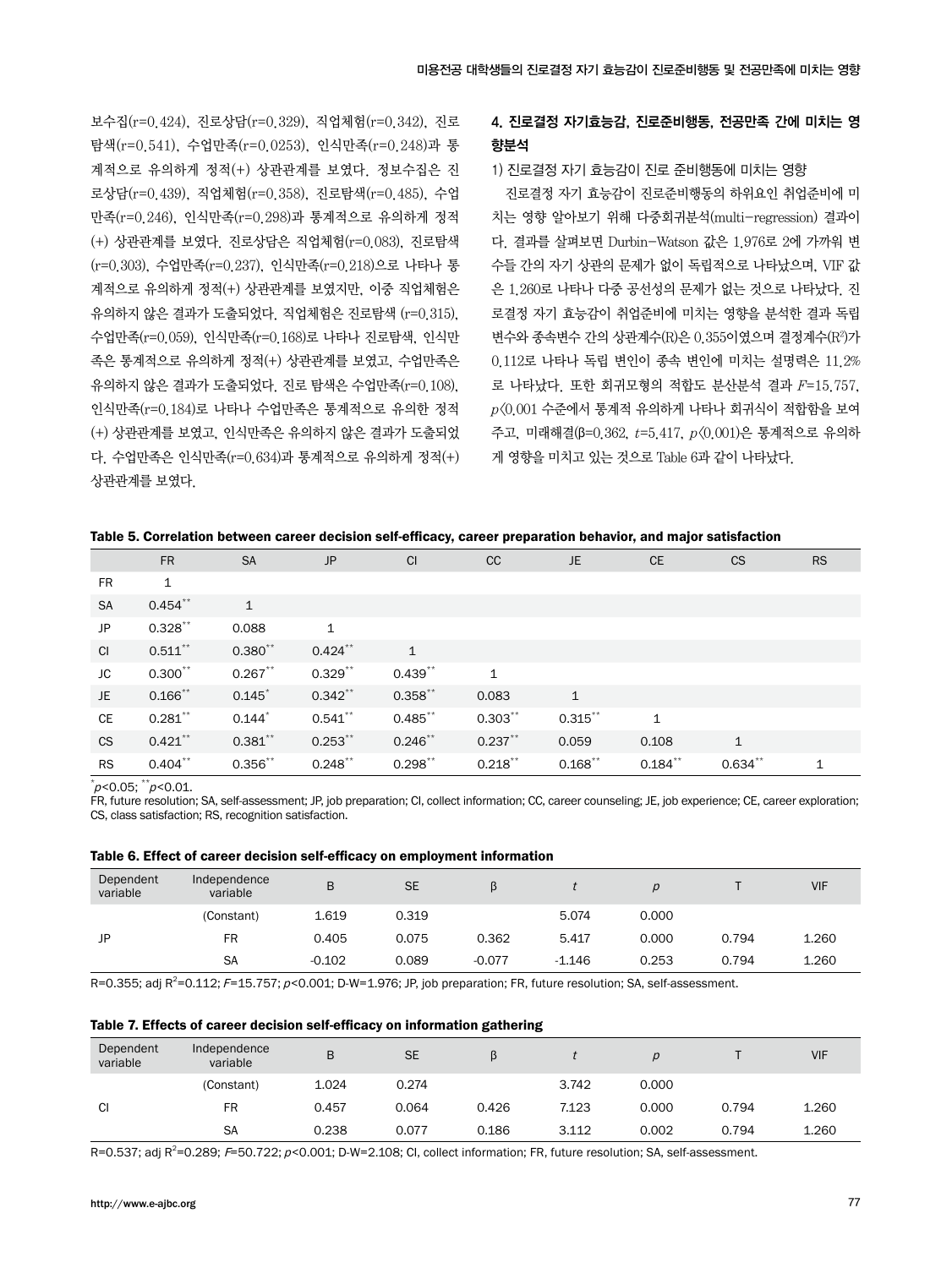#### 2) 진로결정 자기 효능감이 진로 준비행동에 미치는 영향

진로결정 자기 효능감이 진로준비행동의 하위요인 정보수집에 미 치는 영향 알아보기 위해 다중회귀분석(multi-regression) 결과이 다. 결과를 살펴보면 Durbin-Watson 값은 2.108로 2에 가까워 변수 들 간의 자기 상관의 문제가 없이 독립적으로 나타났으며, VIF 값은 1.260로 나타나 다중 공선성의 문제가 없는 것으로 나타났다. 진로결 정 자기 효능감이 정보수집에 미치는 영향을 분석한 결과 독립변수와 종속변수 간의 상관계수(R)은 0.537이였으며 결정계수(R2 )가 0.289 로 나타나 독립 변인이 종속 변인에 미치는 설명력은 28.9%로 나타 났다. 또한 회귀모형의 적합도 분산분석 결과 F=50.722, p<0.001 수준에서 통계적 유의하게 나타나 회귀식이 적합함을 보여주고, 미 래해결(β=0.426, t=7.123, p<0.001), 자기평가(β=0.186, t=3.112,  $p(0.01)$ 은 통계적으로 유의하게 영향을 미치고 있는 것으로 Table 7 과 같이 나타났다.

#### 3) 진로결정 자기 효능감이 진로 준비행동에 미치는 영향

진로결정 자기 효능감이 진로준비행동의 하위요인 진로상담에 미 치는 영향 알아보기 위해 다중회귀분석(multi-regression) 결과이 다. 결과를 살펴보면 Durbin-Watson 값은 1.806로 2에 가까워 변수 들 간의 자기 상관의 문제가 없이 독립적으로 나타났으며, VIF 값은 1.260로 나타나 다중 공선성의 문제가 없는 것으로 나타났다. 진로결 정 자기 효능감이 진로상담에 미치는 영향을 분석한 결과 독립변수와 종속변수 간의 상관계수(R)은 0.334이였으며 결정계수(R2 )가 0.111

로 나타나 독립 변인이 종속 변인에 미치는 설명력은 11.1%로 나타 났다. 또한 회귀모형의 적합도 분산분석 결과 F=15.672, p<0.001 수준에서 통계적 유의하게 나타나 회귀식이 적합함을 보여주고, 미 래해결(β=0.225, t=3.366, p<0.01), 자기평가(β=0.164, t=2.458,  $p(0.05)$ 은 통계적으로 유의하게 영향을 미치고 있는 것으로 Table 8 과 같이 나타났다.

#### 4) 진로결정 자기 효능감이 진로 준비행동에 미치는 영향

진로결정 자기 효능감이 진로준비행동의 하위요인 진로탐색에 미 치는 영향 알아보기 위해 다중회귀분석(multi-regression) 결과이 다. 결과를 살펴보면 Durbin-Watson 값은 1.806로 2에 가까워 변수 들 간의 자기 상관의 문제가 없이 독립적으로 나타났으며, VIF 값은 1.260로 나타나 다중 공선성의 문제가 없는 것으로 나타났다. 진로결 정 자기 효능감이 진로탐색에 미치는 영향을 분석한 결과 독립변수와 종속변수 간의 상관계수(R)은 0.282이였으며 결정계수(R2 )가 0.080 로 나타나 독립 변인이 종속 변인에 미치는 설명력은 8.0%로 나타났 다. 또한 회귀모형의 적합도 분산분석 결과 F=10.796, p <0.001 수준 에서 통계적 유의하게 나타나 회귀식이 적합함을 보여주고, 미래해 결(β=0.272, t=3.996, p<0.001)은 통계적으로 유의하게 영향을 미치 고 있는 것으로 Table 9과 같이 나타났다.

## 5. 진로결정 자기 효능감이 전공 만족 간에 미치는 영향분석

1) 진로결정 자기 효능감이 수업만족에 미치는 영향

#### Table 8. Effect of career decision self-efficacy on career counseling

| Dependent<br>variable | Independence<br>variable | B     | <b>SE</b> | ß     |       |       |       | <b>VIF</b> |
|-----------------------|--------------------------|-------|-----------|-------|-------|-------|-------|------------|
|                       | (Constant)               | 2.282 | 0.296     |       | 7.711 | 0.000 |       |            |
| СC                    | FR                       | 0.234 | 0.069     | 0.225 | 3.366 | 0.001 | 0.794 | 1.260      |
|                       | <b>SA</b>                | 0.204 | 0.083     | 0.164 | 2.458 | 0.015 | 0.794 | 1.260      |

R=0.334; adj R<sup>2</sup>=0.111; F=15.672; p<0.001; D-W=1.806; CC, career counseling; FR, future resolution; SA, self-assessment.

| Dependent<br>variable | Independence<br>variable | B     | <b>SE</b> |       |       |       |       | <b>VIF</b> |
|-----------------------|--------------------------|-------|-----------|-------|-------|-------|-------|------------|
|                       | (Constant)               | 1.757 | 0.295     |       | 5.949 | 0.000 |       |            |
| CЕ                    | <b>FR</b>                | 0.277 | 0.069     | 0.272 | 3.996 | 0.000 | 0.794 | 1.260      |
|                       | <b>SA</b>                | 0.025 | 0.083     | 0.020 | 0.299 | 0.765 | 0.794 | 1.260      |

R=0.282; adj R<sup>2</sup>=0.080; F=10.796; p<0.001; D-W=1.934; CE, career exploration; FR, future resolution; SA, self-assessment.

#### Table 10. Effect of career decision self-efficacy on class satisfaction

| Dependent<br>variable | Independence<br>variable | B     | <b>SE</b> |       |       |       |       | <b>VIF</b> |
|-----------------------|--------------------------|-------|-----------|-------|-------|-------|-------|------------|
|                       | (Constant)               | 1.802 | 0.236     |       | 7.642 | 0.000 |       |            |
| CS                    | <b>FR</b>                | 0.276 | 0.055     | 0.313 | 4.997 | 0.000 | 0.794 | 1.260      |
|                       | <b>SA</b>                | 0.252 | 0.066     | 0.239 | 3.819 | 0.000 | 0.794 | 1.260      |

R=0.472; adj R<sup>2</sup>=0.223; F=35.817; p<0.001; D-W=1.786; CS, class satisfaction; FR, future resolution; SA, self-assessment.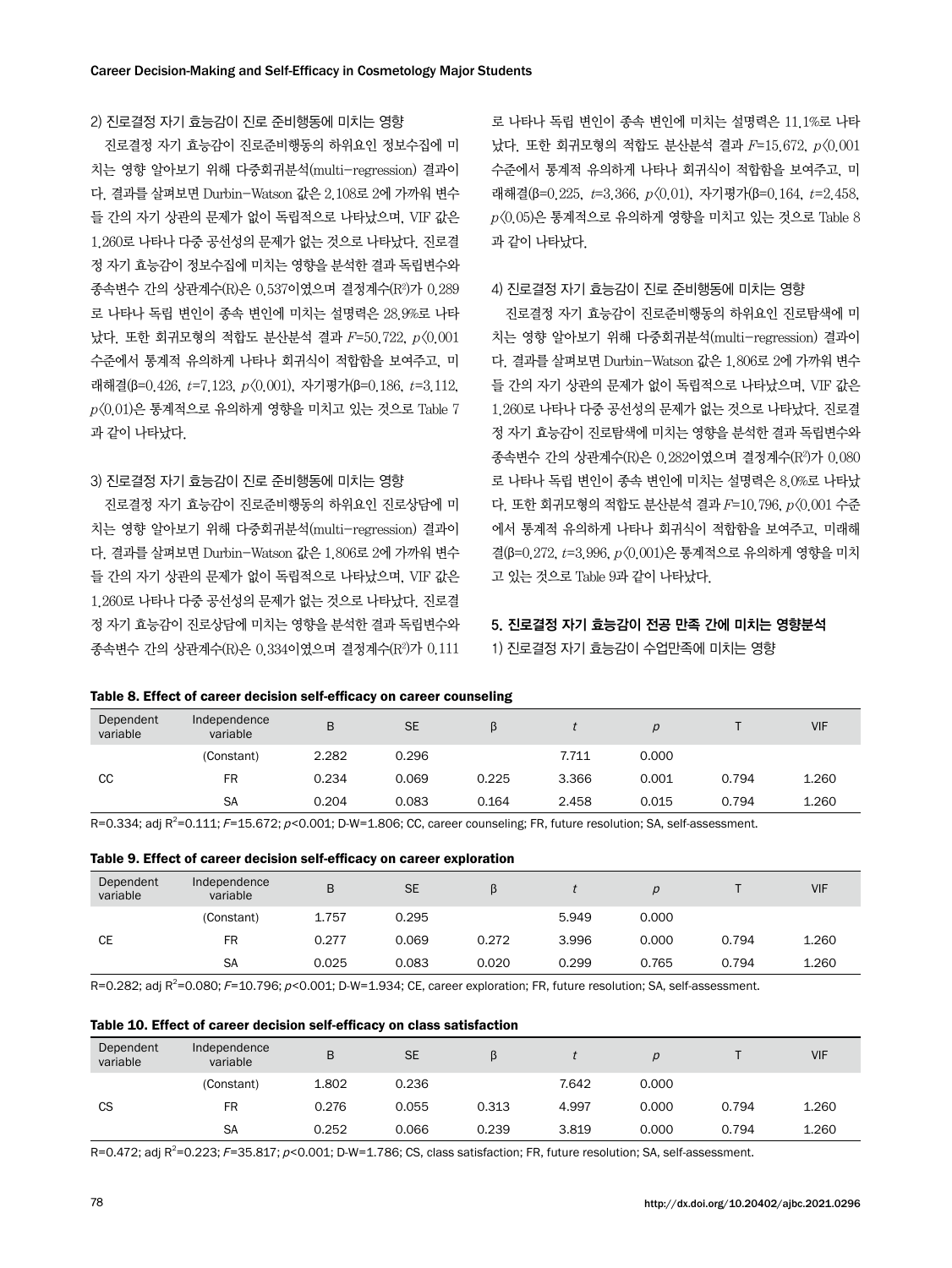진로결정 자기 효능감이 전공만족 하위요인 수업만족에 미치는 영 향 알아보기 위해 다중회귀분석(multi-regression) 결과이다. 결과 를 살펴보면 Durbin-Watson 값은 1.786로 2에 가까워 변수들 간의 자기 상관의 문제가 없이 독립적으로 나타났으며, VIF 값은 1.260 로 나타나 다중 공선성의 문제가 없는 것으로 나타났다. 진로결정 자 기 효능감이 수업만족에 미치는 영향을 분석한 결과 독립변수와 종 속변수 간의 상관계수(R)은 0.472이였으며 결정계수(R2 )가 0.223로 나타나 독립 변인이 종속 변인에 미치는 설명력은 22.3%로 나타났 다. 또한 회귀모형의 적합도 분산분석 결과  $F=35.817$ ,  $p\langle 0.001\rangle \Leftrightarrow$ 준에서 통계적 유의하게 나타나 회귀식이 적합함을 보여주고, 미래 해결(β=0.313, t=4.997, p<0.001), 자기평가(β=0.239, t=3.819,  $p(0.001)$ 은 통계적으로 유의하게 영향을 미치고 있는 것으로 Table 10과 같이 나타났다.

#### 2) 진로결정 자기 효능감이 인식만족에 미치는 영향

진로결정 자기 효능감이 전공만족 하위요인 인식만족에 미치는 영 향 알아보기 위해 다중회귀분석(multi-regression) 결과이다. 결과 를 살펴보면 Durbin-Watson 값은 1.906로 2에 가까워 변수들 간의 자기 상관의 문제가 없이 독립적으로 나타났으며, VIF 값은 1.260 로 나타나 다중 공선성의 문제가 없는 것으로 나타났다. 진로결정 자 기 효능감이 인식만족에 미치는 영향을 분석한 결과 독립변수와 종 속변수 간의 상관계수(R)은 0.448이였으며 결정계수(R2 )가 0.201로 나타나 독립 변인이 종속 변인에 미치는 설명력은 20.1%로 나타났 다. 또한 회귀모형의 적합도 분산분석 결과  $F=31.444$ ,  $p(0.001 \div 10^{-10})$ 준에서 통계적 유의하게 나타나 회귀식이 적합함을 보여주고, 미래 해결(β=0.306,  $t=4.821$ ,  $p(0.001)$ , 자기평가(β=0.217,  $t=3.422$ ,

 $p(0.01)$ 은 통계적으로 유의하게 영향을 미치고 있는 것으로 Table 11과 같이 나타났다.

#### 6. 진로준비행동이 전공만족에 미치는 영향

진로준비행동이 전공만족 하위요인 수업만족에 미치는 영향 알아 보기 위해 다중회귀분석(multi-regression) 결과이다. 결과를 살펴보 면 Durbin-Watson 값은 1.875로 2에 가까워 변수들 간의 자기 상관 의 문제가 없이 독립적으로 나타났으며, VIF 값은 1.242-1628로 나 타나 다중 공선성의 문제가 없는 것으로 나타났다. 진로준비행동이 수업만족에 미치는 영향을 분석한 결과 독립변수와 종속변수 간의 상 관계수(R)은 0.335이였으며 결정계수(R²)가 0.112로 나타나 독립 변 인이 종속 변인에 미치는 설명력은11.2%로 나타났다. 또한 회귀모형 의 적합도 분산분석 결과 F=6.249, p<0.001 수준에서 통계적 유의하 게 나타나 회귀식이 적합함을 보여주고, 취업준비(β=0.219, t=2.910,  $p(0.01)$ , 정보수집(β=0.171, t=2.231,  $p(0.05)$ 은 통계적으로 유의하 게 영향을 미치고 있는 것으로 Table 12과 같이 나타났다.

## **Conclusion**

본 연구를 통하여 미용전공 대학생들의 진로결정 자기 효능감이 진로준비행동과 전공만족에 어떤 영향을 미치는지 실증 분석하였으 며 연구의결과는 다음과 같다.

첫째, 진로결정 자기효능감, 진로준비행동, 전공만족 간의 정적(+) 상관관계를 미치는 것으로 나타났다.

둘째, 진로결정 자기 효능감이 취업준비, 취업수집, 진로상담, 진

|  |  |  |  |  |  |  | Table 11. Effect of career decision self-efficacy on cognitive satisfaction |
|--|--|--|--|--|--|--|-----------------------------------------------------------------------------|
|--|--|--|--|--|--|--|-----------------------------------------------------------------------------|

| Dependent<br>variable | Independence<br>variable | B     | <b>SE</b> |       |       |       |       | <b>VIF</b> |
|-----------------------|--------------------------|-------|-----------|-------|-------|-------|-------|------------|
|                       | (Constant)               | 1.855 | 0.225     |       | 8.238 | 0.000 |       |            |
| <b>RS</b>             | <b>FR</b>                | 0.255 | 0.053     | 0.306 | 4.821 | 0.000 | 0.794 | 1.260      |
|                       | <b>SA</b>                | 0.216 | 0.063     | 0.217 | 3.422 | 0.001 | 0.794 | 1.260      |

R=0.448; adj R<sup>2</sup>=0.201; F=31.444; p<0.001; D-W=1.906; RS, recognition satisfaction; FR, future resolution; SA, self-assessment.

| Table 12. Effect of career preparation behavior on class satisfaction |  |
|-----------------------------------------------------------------------|--|
|-----------------------------------------------------------------------|--|

| Dependent<br>variable | Independence<br>variable | B        | <b>SE</b> | β        |          | $\overline{\rho}$ |       | <b>VIF</b> |
|-----------------------|--------------------------|----------|-----------|----------|----------|-------------------|-------|------------|
|                       | (Constant)               | 2.694    | 0.236     |          | 11.407   | 0.000             |       |            |
|                       | JP                       | 0.173    | 0.059     | 0.219    | 2.910    | 0.004             | 0.636 | 1.572      |
|                       | <b>CI</b>                | 0.141    | 0.063     | 0.171    | 2.231    | 0.027             | 0.614 | 1.628      |
| <b>CS</b>             | <sub>CC</sub>            | 0.110    | 0.058     | 0.129    | 1.888    | 0.060             | 0.766 | 1.306      |
|                       | <b>JE</b>                | $-0.035$ | 0.047     | $-0.050$ | $-0.755$ | 0.451             | 0.805 | 1.242      |
|                       | <b>CE</b>                | $-0.101$ | 0.066     | $-0.117$ | $-1.534$ | 0.126             | 0.620 | 1.612      |

R=0.335; adj R<sup>2</sup>=0.112; F=6.249; p<0.001; D-W=1.875; CS, class satisfaction; JP, job preparation; CI, collect information; CC, career counselling; JE, job experience; CE, career exploration.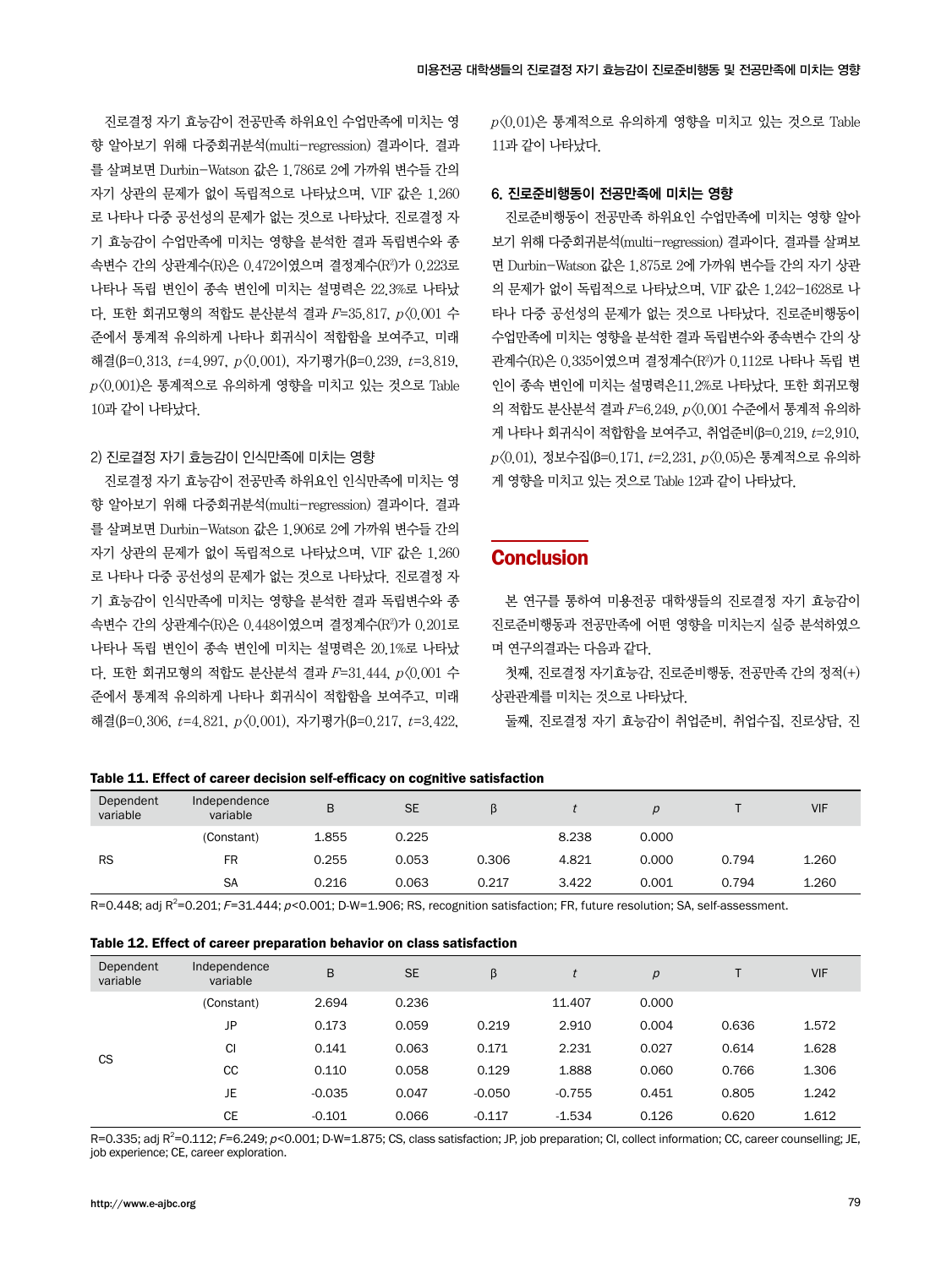로탐색에 통계학적 유의한(p<0.05) 영향을 미치는 것으로 나타났다.

셋째, 진로결정 자기 효능감이 수업만족, 인식만족에 통계학적 유 의한(p<0.05) 영향을 미치는 것으로 나타났다.

넷째, 진로준비행동이 수업만족에 통계학적 유의한(p<0.05) 영향 을 미치는 것으로 나타났다.

진로결정 자기효능감(Lee, 2013)은 졸업이후 취업 진로 성과나 만 족감을 높이기 위해 개개인의 흥미, 성격, 적성 및 가치관에 맞는 직 업선택과 나름대로 가치를 인정받는 직업을 선택할 수 있도록 하고 취업 진로 문제를 해결하기위한 개개인의 적성과 흥미에 맞고 자아실 현을 가능하게 하는 다양한 직업가치를 인정받을 수 있는 제도와 정 책적 고민이 필요하다. 진로결정 자기 효능감(Pyo & Yoon, 2019)은 학업수행능력, 문제해결능력, 학업 성취 력을 높여 주어 직업선택과 계획에 탐색적 활동을 높여주어 직업가치관과 전공만족에 영향을 미 치는 것으로 본 연구를 지지하고 있는 것으로 확인된다. 또한 자아존 중감을 높일 수 있는 행동으로 Park (2015)은 뉴 실버 세대에서도 피 부에 대한 관심을 가지고 아름다운피부를 가꾸기 위한 행동이 자아 존중감을 높일 수 있다. Park & Cho (2016)은 건강한 피부관리를 위 한 피부지식과 피부관리가 자아존중감을 높일 수 있다. 자아존중감 에 관한 행동지각 연구는 지속되어야 될 것이다. 진로준비행동(Choi, 2017)은 학과만족과 전공만족을 위한 행동이며, Joo et al. (2015)은 진로준비행동이 낮을수록 대학생들의 진로방향을 잃거나 진로 준비 과정에서 만족감이 낮아진다고 하였으며, 진로준비행동이 전공만족 에 간접적 영향을 미치는 것으로 나타나 본 연구의 결과와도 일치한 다. 본 연구는 진로준비행동이 수업만족에 영향을 미치는 것으로 나 타났으나 Jeong & Oh (2021)의 연구는 인식만족에만 영향이 미치는 것으로 나타나 본 연구와 다른 결과가 나타난 것으로 볼 때 전문대학 생의 전공에 따라 취업준비행동에 관한 견해차이가 있는 것으로 사료 된다.

본 연구의 시사점은 미용전공대학생들의 진로결정 자기 효능감이 진로준비행동 및 전공만족을 높일 수 있는 결과를 도출하였다. 따라 서 대학생들의 진로결정 자기 효능감을 제고하기 위한 교과과정 정립 과 방과 후 활동, 취업상담 취업 진로 프로그램을 마련하는데 기여할 수 있을 것이며, 또한 학생들의 취업지도와 학생 개개인에 적합한 진 로지도 모색방안을 제시할 수 있을 것이다.

#### Author's contribution

YJL designed the paper and wrote research methods, revisions, conclusions and discussions, and references. SNL designed the thesis, wrote a discussion, revised conclusions and discussions, and reviewed the entire thesis.

#### Author details

Young-jo Lee (Lecture), Department of I Belle Hair Beauty Course, Kyung-in Women's University,

Gyeyangsan-ro 63, Gyeyang-gu, Incheon 21041, Korea; Sung-Nae Lee (Professor), Department of Cosmetology, Kyung-in Women's University, Gyeyangsan-ro 63, Gyeyang-gu, Incheon 21041, Korea.

### **References**

- Choi SE. Career preparation behaviors and career considerations based on career attitude types of cosmetology major college students. Asian Journal of Beauty and Cosmetology, 15: 291-298, 2017.
- Chung MJ. The effects of the satisfaction in major and career maturity on the employment anxiety and employment preparation behavior of undergraduates majoring in airline service. Journal of the Aviation Management Society of Korea, 12: 81-104, 2014.
- Esters L, Retallick MS. Effects of an experimental and workbased learning program on vocational identity, career decision self-efficacy, and career maturity. Career and Technical Education Research, 38: 69-83, 2013.
- Jeong BH, Oh JH. The effects of major satisfaction, occupational values, and self-efficacy in career decision on job preparation behavior: focusing on college students majoring in secretarial science. Journal of Employment and Career, 11: 131-152, 2021.
- Jeong HY, Park OL. A correlation analysis of the sense of value, self-efficacy, major satisfaction level, and career maturity level of beauty care major college students. Journal of the Korean Society of Beauty and Art, 10:35-49, 2009.
- Joo YJ, Go KY, Jung Y. The effects of positive affect, social support, career decision-making self-efficacy, outcome expectancy and career preparation behavior on career satisfaction of university students. The Journal of Career Education Research, 28: 65-83, 2015.
- Jin KM. The effects of achievement goal orientation and career decision: making self-efficacy on employment preparation behavior of students majoring in airline service: focus on the mediating effect of major satisfaction. Korean Journal of Hospitality and Tourism, 24: 145-162, 2015.
- Kim BH, Kim KH. Career decision level and career preparation behavior of the college students. Korean Journal of Counseling and Psychotherapy, 9: 311-333, 1997.

Kim JW, Kim MS. The effects of career group counseling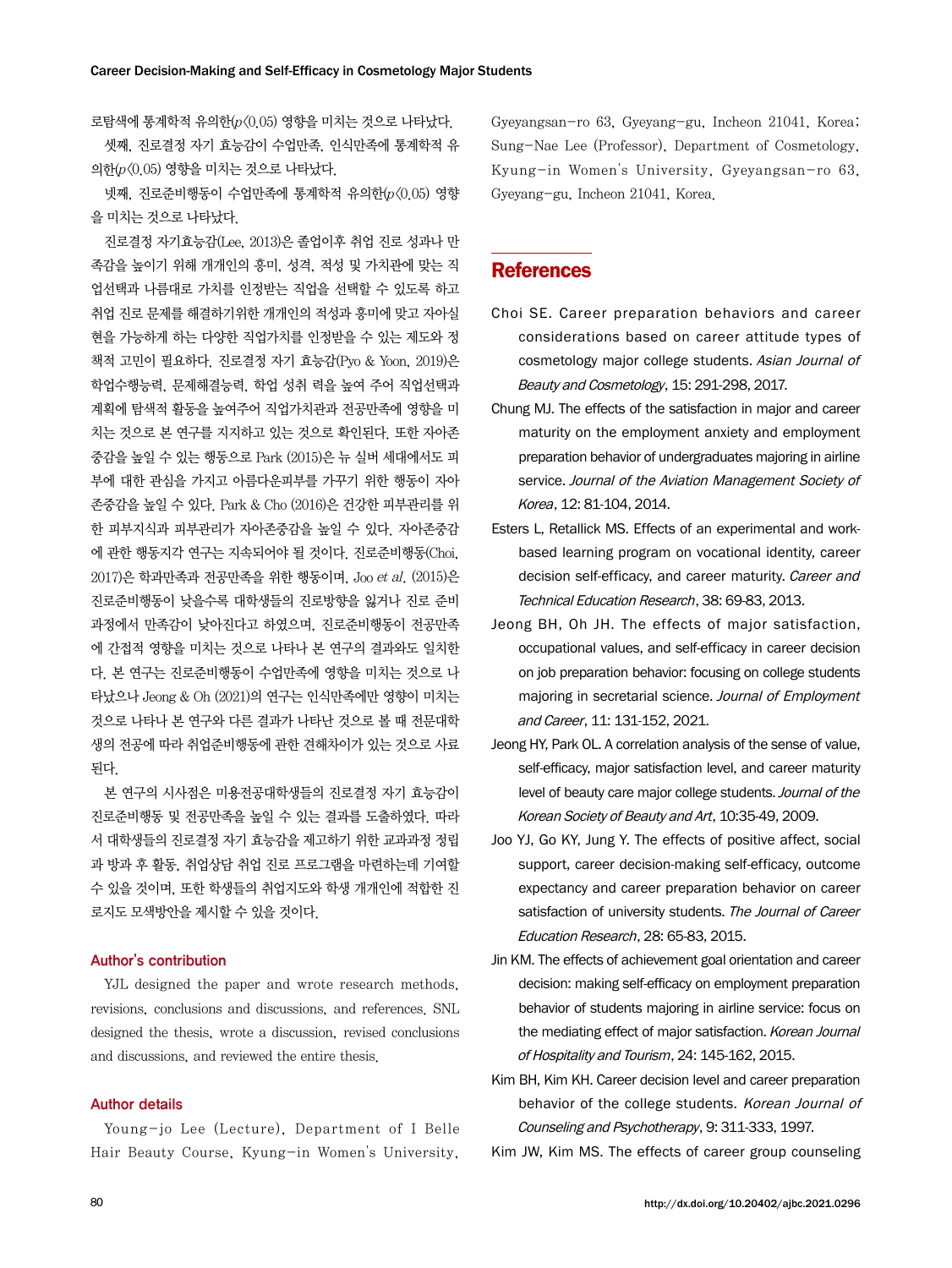based upon multiple intelligence theory on career decision: making, career self-efficacy, and career maturity for college students. The Journal of Career Education Research, 25: 201-227, 2012.

- Lee JC. Theoretical study and comparison analysis of research results on the career decision self-efficacy of university students. Journal of Employment and Career, 3: 49-66, 2013.
- Lee JY, Cha SB. The relationship among self-esteem, major satisfaction & career exploration behavior of undergraduates majoring in airline service. Tourism & Leisure Research, 6: 377-395, 2015.
- Mon IH, Lee KH. The effect of satisfaction in major and career search efficacy on career search behavior in nursing students. The Journal of Korean Academic Society of Nursing Education, 16: 83-91, 2010.
- Na TK, Moon SW. The mediating effect of career decisionmaking self-efficacy on the relationship between social support of professors and career preparation behavior of foodservice and culinary art majors: focus on the university in Chungcheng province. Culinary Science and Hospitality Research, 18: 106-117, 2012.
- Pyo YH, Yoon MY. The structural relationship among major

satisfaction, occupation value view and career decision: marking self-efficacy of beauty majoring students. Journal of Convergence for Information Technology, 9: 144-153, 2019.

- Park MS, Cho SW. The effect of golf majors' awareness on harmfulness of UV and skin & health care behavior on self-esteem. Asian Journal of Beauty and Cosmetology, 14: 42-56, 2016.
- Park SM. The influence on self-esteem for skin & health care behavior according to the lifestyle of new sliver generation. Asian Journal of Beauty and Cosmetology, 13: 123-133, 2015.
- Yoo JS. An analysis of structural relationships between variables of self-efficacy and career maturity, career exploration behavior of the students majoring in airline service. Journal of Tourism Management Research, 22: 917-939, 2018.
- Yoo JS. An analysis of structural relationships among variables of self-esteem, major satisfaction, and career decisionmaking self efficacy: focusing on undergraduates majoring in airline service. Journal of the Aviation Management Society of Korea, 17: 3-27, 2019.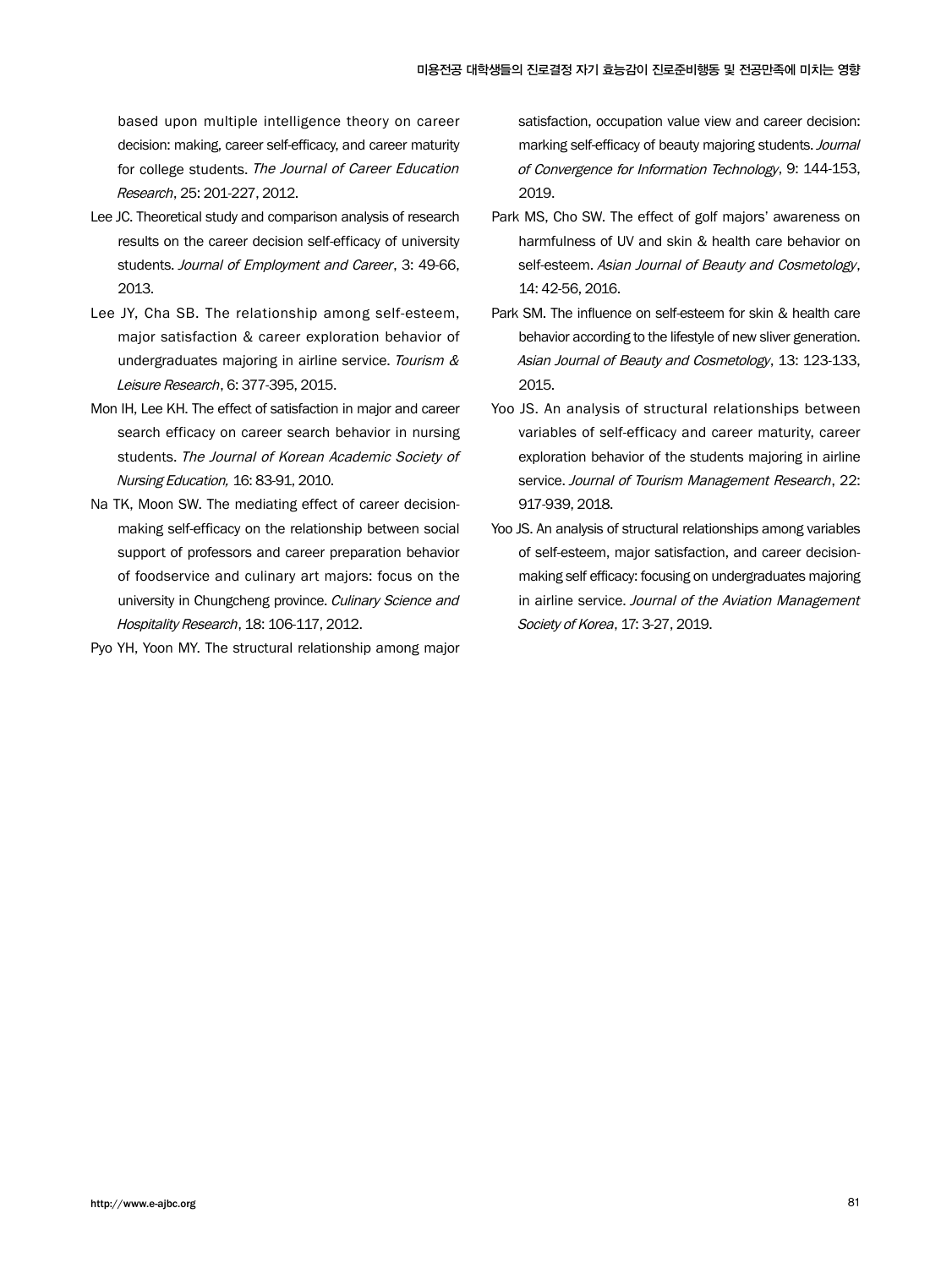#### 국문초록

## 미용전공 대학생들의 진로결정 자기 효능감이 진로준비행동 및 전공만족에 미치는 영향

이영조 $^{\rm l}$ , 이성내 $^{\rm 2*}$ 

 $^{\rm 1}$ 경인여자대학교 IBelle헤어뷰티과, 인천, 한국  $^{2}$ 경인여자대학교 뷰티스킨케어과, 인천, 한국

목적: 본 본 연구는 미용전공대학생들의 진로결정 자기 효능감이 진로 준비행동 및 전공만족에 미치는 영향이 연구의 목적이다. 방 법: 조사대상자는 경기, 인천지역 2년제 미용전공 대학생을 대상으로 253명을 선정하였다. 자료 수집은 2021년 11월 15일부터 11 월 30일까지 2주 동안 진행하여 분석 자료로 활용하였다. 분석방법은 SPSS프로그램 26.0을 이용하여 빈도분석, 요인분석, 신뢰도 분석, 상관관계분석, 다중회귀분석을 실시하였다. 결과: 첫째, 진로결정 자기효능감, 진로준비행동, 전공만족 간의 정적(+)상관관 계를 미치는 것으로 나타났다. 둘째, 진로결정 자기 효능감이 취업준비, 취업수집, 진로상담, 진로탐색에 통계학적 유의한(p<0.05) 영향을 미치는 것으로 나타났다. 셋째, 진로결정 자기 효능감이 수업만족, 인식만족에 통계학적 유의한(p<0.05) 영향을 미치는 것으 로 나타났다. 넷째, 진로준비행동이 수업만족에 통계학적 유의한(p<0.05) 영향을 미치는 것으로 나타났다. 결론: 본 연구를 통해 미 용전공 대학생들의 진로결정 자기 효능감이 진로준비행동과 전공만족에 미치는 영향을 규명하기 위해 진행되었으며, 진로결정 자 기 효능감이 진로준비행동과 전공만족에 통계학적 유의한 영향을 미치는 결과를 도출하였다.

핵심어: 대학생들, 진로결정, 자기효능감, 진로 준비행동, 전공만족

#### 참고문헌

- 김봉환, 김계현. 대학생의 진로결정수준과 진로준비행동의 발달 및 이차원적 유형화. 한국심리학회지:상담 및 심리치료, 9: 311-333, 1997.
- 김종운, 김말선. 다중지능이론에 기초한 진로 집단상담이 대학생의 진로의사결정유형과 진로자기효능감 및 진로성숙도에 미치는 효과. 진로교육연구, 25: 201-227, 2012.
- 나태균, 문성원. 외식조리 전공자가 인지한 교수의 사회적 지지와 진로준비행동의 관계에서 진로결정 자기 효능감의 매개 효과분석. 한국조리학회지, 18: 106-117, 2012.
- 박선민. 뉴 실버 세대의 라이프스타일에 따른 피부미용 건강관리행동이 자아존중감에 미치는 영향. 아시안뷰티화장품학술 지, 13: 123-133, 2015.
- 박선민, 조상우. 골프전공자의 자외선 유해성 인식 및 피부건강관리행동이 자아존중감에 미치는 영향. *아시안뷰티화장품학* 술지, 14: 42-56, 2016.
- 문인호, 이경완. 간호대학생의 전공만족도, 진로탐색 효능감이 진로탐색행동에 미치는 영향. *한국간호교육학회지*, 16: 83-91, 2010.
- 유정선. 항공서비스 관련 학과 대학생의 진로결정 자기 효능감과 진로탐색행동, 진로성숙 변인 간의 구조적 관계. *관광경* 영연구, 22: 917-939, 2018.
- 유정선. 대학생의 자아존중감과 전공만족, 진로결정 자기효능감 변인 간의 구조적 관계:항공서비스 전공 대학생을 중심으 로. 한국항공경영학회지, 17: 3-27, 2019.
- 이종찬. 대학생의 진로결정자기효능감에 관한 이론적 고찰 및 연구성과의 비교분석. 취업진로연구, 3: 49-66, 2013.
- 이주양, 차석빈. 항공서비스 전공 대학생의 자아존중감과 전공만족도 및 진로탐색행동 간 관계 연구. 관광레저연구, 6: 377-395, 2015.
- 주영주, 고경이, 정유진. 대학생의 긍정적 정서, 사회적지지, 진로결정 자기효능감, 결과기대가 진로준비행동 및 진로만족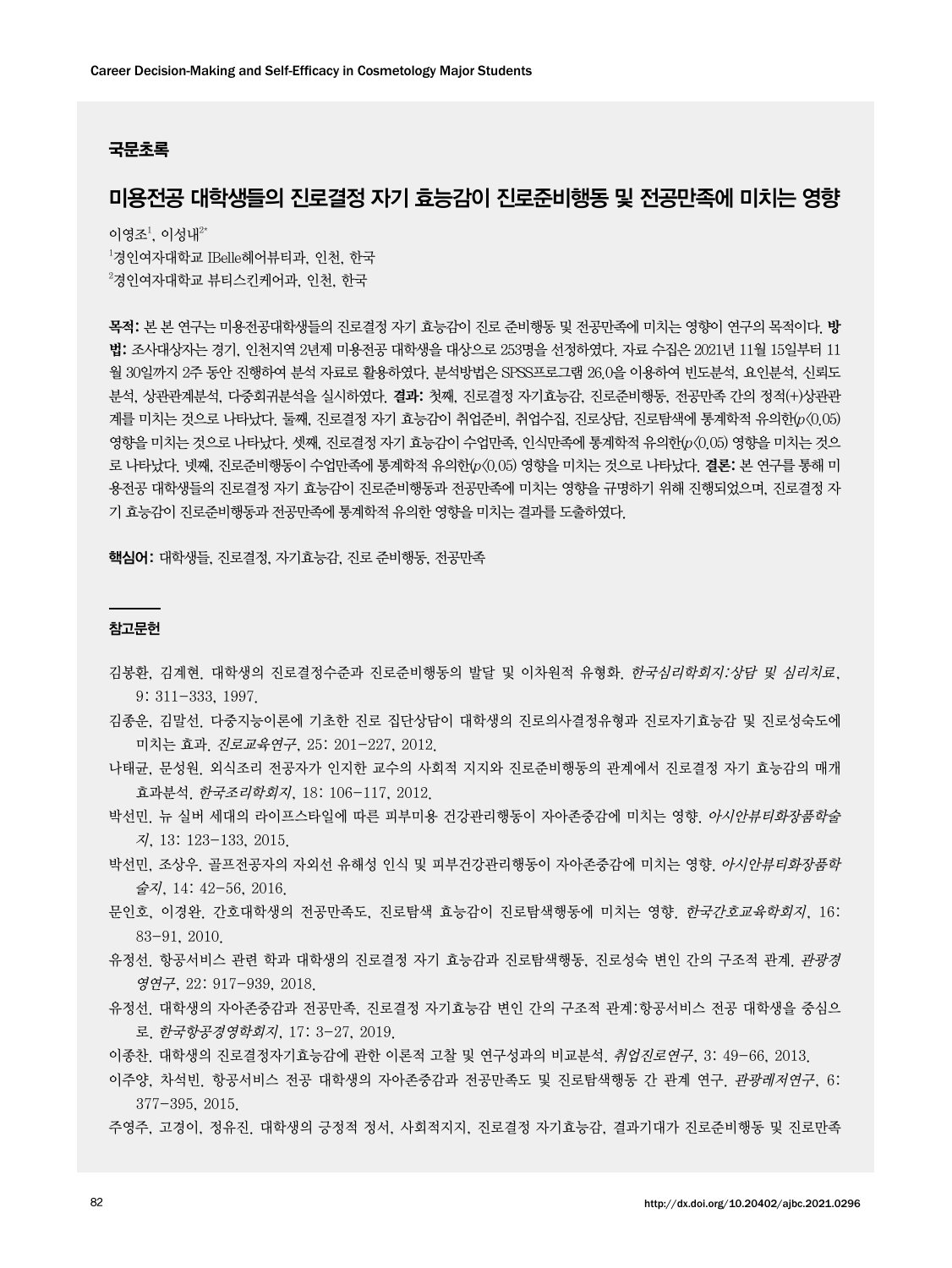에 미치는 영향. 진로교육연구, 28: 65-83, 2015.

- 정민주. 4년제 항공서비스 전공 대학생의 전공만족도와 진로 성숙도가 취업불안 및 취업준비행동에 미치는 영향. 한국항공 경영학회지, 12: 81-104, 2014.
- 정봉희, 오지현. 전문대학생의 전공만족도, 직업가치관, 진로결정 자기효능감이 취업준비행동에 미치는 영향: 비서학 전공 전문대학생을 중심으로. 취업진로연구, 11: 131-152, 2021.
- 정희영, 박옥련. 미용전공 대학생의 가치관과 자기효능감, 전공만족도, 진로 성숙도에 관계연구. 한국인체미용예술학회지, 10: 35-49, 2009.
- 진경미. 항공서비스 전공 대학생의 성취목표지향성, 진로결정 자기 효능감이 취업준비행동에 미치는 영향: 전공만족의 매 개효과 검증. 호텔경영학연구, 24: 145-162, 2015.
- 최승은. 2년제 미용전공자들의 진로태도유형에 따른 진로준비행동과 취업 고려요인. 아시안뷰티화장품학술지, 15: 291- 298, 2017.
- 표영희, 윤미연. 뷰티 전공 대학생들의 전공만족도, 직업가치관, 진로결정 자기 효능감의 구조적 관계. 융합정보논문지, 9: 144-153, 2019.